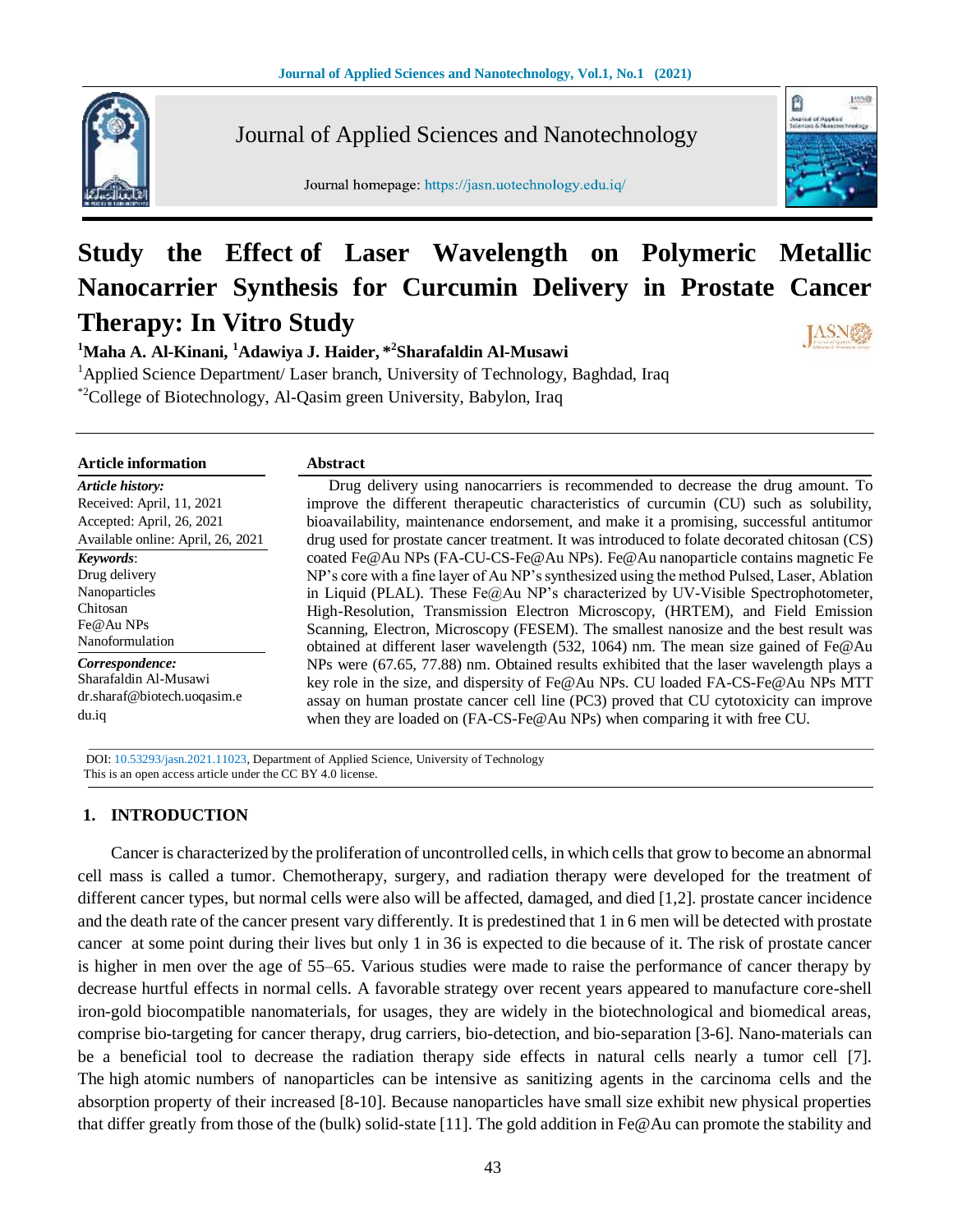#### **Journal of Applied Sciences and Nanotechnology, Vol.1, No.1 (2021)**

dispersibility of core particles (Fe) and their characteristic enhance [12,13]. The fabrication of (Au) shell (Fe) core nanoparticles has attracted attention because of potential applications like targeted delivery, medical imaging, bioseparation, electrochemical sensors, and cancer treatment [14]. Gold protects the iron core from oxidation [15]. A favored coating material is Au using the functionality particular surface, from therapy with agents bio-medical or chemical [16,17]. A clean and flexible technique for the manufacture of core-shell colloids nanoparticle is Pulsed Laser Ablation in Liquids (PLAL) [18]. One of the most complex phenomena is the process of pulsed laser ablation of a target product in liquids, it is top-down nanomaterials generation processes, noticed when interacts the radiation of laser with a material solid. Radiation of laser is focused on a metal target within the particular solution fabrication nanoparticles dispersion [19-21]. The structures and properties of the production are easily dominated by modifying conditions of experimental like solutions, external environment, target materials, and laser parameters, the process can be performed at normal temperature and pressure [22-25]. The purpose of this study is to prepare and synthesized nanoencapsulation as drug delivery by PLAL method with a new formulation of FA-CU-CS-Fe@Au NPs to treat prostate cancer (PC3) and normal cell line (RWPE-1).

#### **2. Materials and Methods**

#### **2.1 Production of Fe@Au NPs**

To laser ablation of (Gold, Iron) a beam of Nd:YAG laser ( $(\lambda = 1064, 532)$  nm, R.R = 3 Hz,  $\tau = 5$  ns, 100 pulses) first: focused vertically to the Fe plate surface diameter (1 cm), at the target surface the spot size of the beam  $(1mm<sup>2</sup>)$ . Inside a glass container containing DDW water Fe plate placed, the plate of Fe target was (99.99% pure) [15]. The DDW height above the target (10 cm). In the PLAL of the Fe target, the watercolor turns to gray color, indicating the formation of Fe NPs. And from the subsequent ablation of (99.99% pure) Au target in preparing already, Fe NPs colloidal Fe@Au NPs were prepared.

# **2.2 FA-CU-CS-Fe@Au NPs preparation**

11 mg of chitosan (CS) powder was dissolved in 50ml DDW and 50ml G-Acetic acid. CS solution adds to the solution of Fe@Au NPs, then curcumin (CU) drug-specific amount (10 mg) was mixed with the solution of Fe@Au-CS. (5ml) Folic acid (FA) add to CU-CS-Fe@Au NPs. By stirring continuously for (8 h) at (1000) rpm/min in a water bath, formed a water-in-oil microemulsion [15]. To obtained nanoencapsulation FA-CU-CS-Fe@Au NPsby using a microsyringe filter, the solution was filtration.

# **2.3 FA-CU-CS-Fe@Au NPs characterization**

The nanoformulation was analyzed using spectrophotometer UV-Visible (UV-Visible, Aquarius 7000, Italia), TEM (Carl Zeiss AG - Zeiss EM900, Germany), and SEM (FE-SEM, Hitachi S-4160, Japan).

# **2.4 Drug release profile**

Buffers different used like phosphate (0.01 M), and (pH=7.4), and citrate (0.01 M), and (pH=5.4) in 37<sup>o</sup>C to drug release value measurement from Fe@Au-CS-CU-FA NPs. 1ml solution nanoformulation added to the dialyze bag and placed in (100ml) phosphate and citrate buffers separately. Tween 80 was, utilized as an emulsion to prevent precipitation of drugs released. To perform the release process use a shaking water bath. At (0, 4, 8, 12, 24, 48, 72, and 96) h the sampling was done. The (500µl) was aliquoted, freeze-dried in, every process of sampling, and, resolved in 2ml methanol [16]. By fluorescence spectroscopy, CU release measurement was done. By using the following, equation CU freeing was measured:

# $R= V \Sigma n-i Ci + V_0 Cn / m$  drug Eq. (1)

where the drug release final is R, the concentrations of curcumin are Ci and Cn, the volume of sample is V, the initial volume of drug is  $V_0$ , the mass of curcumin drug in the nanoparticle is m, the times of sampling and precipitated was rinsed and suspended again with DDW are i and n.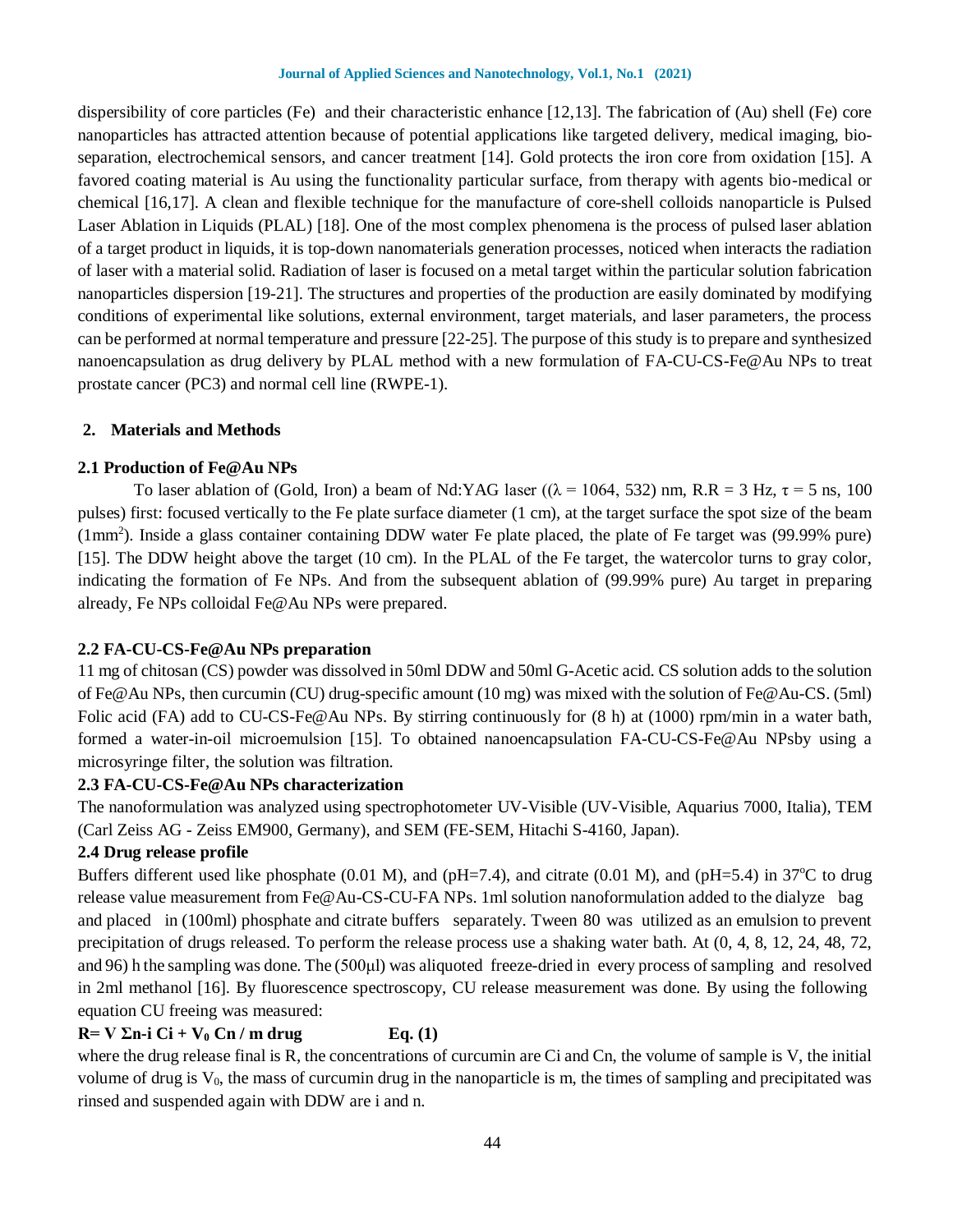# **2.5 MTT Assay**

To MTT 3-(4,5-dimethylthiazol-2-yl)-2,5-diphenyltetrazolium bromide solution preparation, MTT powder (5) mg was solved in  $(1 \text{ ml})$  PBS. For the study of MTT, the plates with 96 wells were used and cultured with  $10^4$  cells. Then DMEM medium of (200 μl) was added to every well. After that cells are left to grow and multiply in 24 hours. In this stage, the doses different of (10-60  $\mu$ M) of the void drug (CU), (FA-CU-CS-Fe@Au NPs) nanoencapsulation, and the bare NPs (FA-CS-Fe@Au NPs) that solved in (2%) V/V in DMSO compared to the medium that was added in the cells formed from the wells [1]. Every experiment was, performed in three wells, and was at least repeated three times. At (24 and 48) h after treatment, the MTT analysis was performed. After 4 h incubation with MTT, solutions were completely evacuated and then replaced in each well with DMSO 100 μl. In the shaker, the plates were placed, for 15 minutes then evaluated by an ELISA reader (BioTek Power Wave XS).

# **2.6. Statistical Analysis**

By the use of SPSS (Version 24), software and statistical analyses were performed by Excel 2016 (Microsoft office, USA) software graphical representations were showed. p values less than 0.05 were considered statistically significant. As mean  $\pm$  SD of three independent experiments the data are presented here.

# **3. Results and Discussion**

# **3.1. UV–Visible absorption spectrum**

The Fe@Au NPs core-shell UV–visible absorption spectra, synthesized by shoot Au decorated Fe NPs colloidal



**Figure 1.** Fe@Au NPs colloidal in DDW absorption spectra at different laser wavelength.

solution with laser pulses and different laser wavelength (532, 1064) nm (Table. 1). Figure (1) shows absorption bands, of Fe NPs core peak at 227 and 231nm at wavelength (532, 1064) nm respectively [25]. Au nanoshell surface plasmon resonance appeared at 502 and 508 nm at wavelength (532, 1064) nm respectively [22]. By increasing particle size carves were showed a redshift toward wavelengths longer [26].

# **3.2. Core-shell Fe@Au NPs morphological characteristics**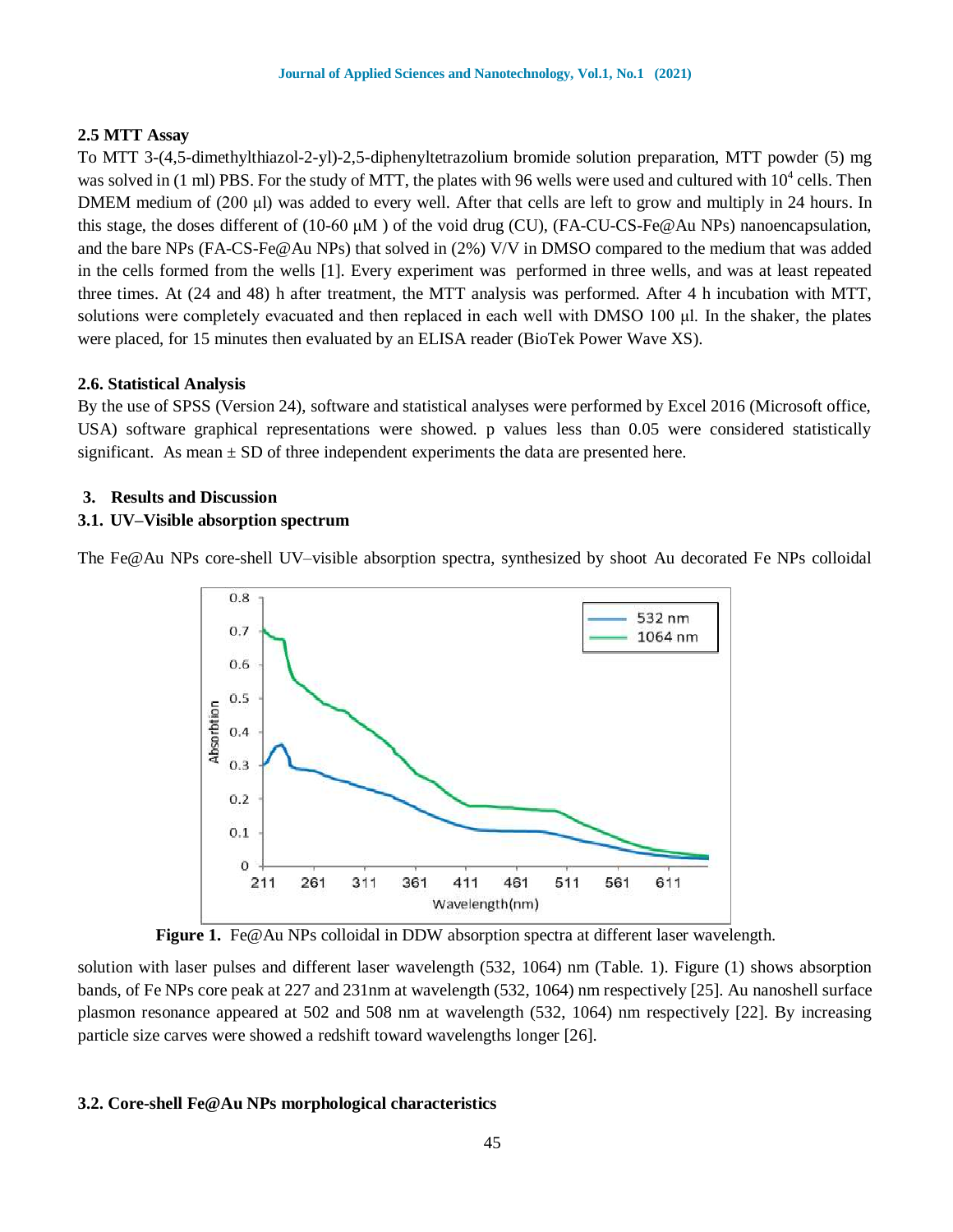Figure (2) shows a uniform distribution excellently of NPs spherical in the nanoparticles synthesized [27]. Fe@Au core-shell NPs SEM images at laser wavelength 532 nm are shown in figure (2-a). The images showed the synthesized nanoparticles' average sizes of 67.65 nm. Figure (2-b) showed the FA-CU-CS-Fe@Au NPs synthesized with an average size of 212.8 nm. To investigate the ability of the gold shell to keep the Fe core from, oxidation [28].



**Figure 2.** SEM image at laser wavelength 532 nm of (a) Fe@Au NPs, (b) FA-CU-CS-Fe@Au NPs.

Figure (3) illustration micrographs TEM of nanoparticles synthesized with laser wavelength 532 nm. Figure (3) shows Fe@Au NPs core-shell which has a spherical form with around 63.65 nm nearly uniform in size. The Au NPs shell has around 31.18 nm a nearly uniform size. In figure (3) the Fe NPs core was much darker than the gold shell nanoparticles [29, 30].



 **Figure 3.** TEM micrographs of Fe@Au NPs at laser wavelength 532nm.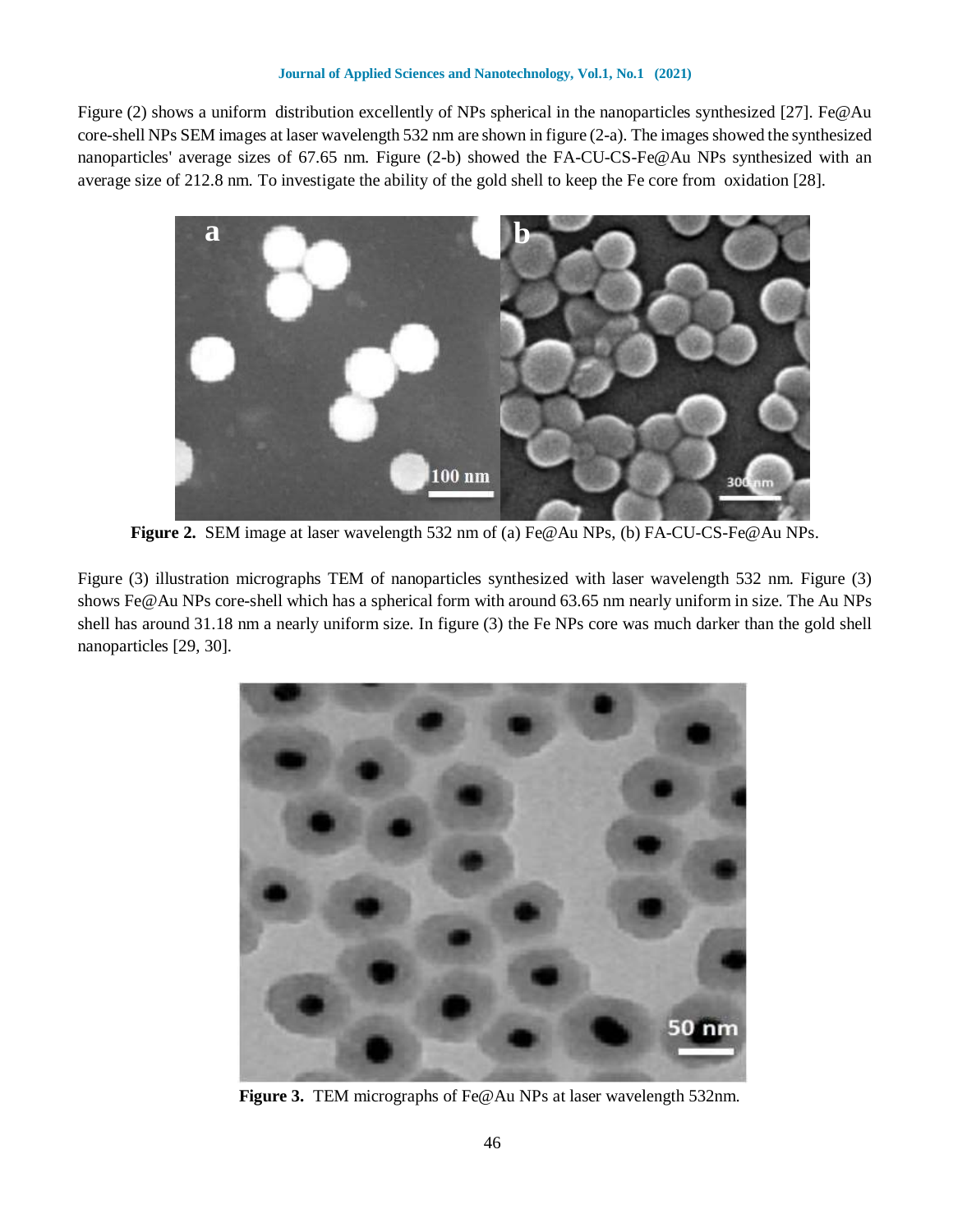#### **3.2.Release profile**

Figure (4) presented for 96 h releases CU from (FA-CU-CS-Fe@Au NPs) and the result shows that the release time is faster at pH  $(5.4)$ , when compared with pH  $(7.4)$ . In comparison with, free CU release profiles, there are similar release profiles at pH (7.4 and 5.4), under the planned state it noticed a faster CU liberation profile at pH (5.4) compare with pH (7.4) [14].



**Figure 4.** release profile of CU at pH of (7.4 and 5.4)

#### **3.4. Cytotoxicity Assay**

By the MTT assay on prostate cancer (PC3) and (RWPE-1) as a normal cell line of curcumin (CU) cytotoxicity effect was evaluated. In a 48 h time, the test was performed as shown in figure (5). At concentrations various of FA-CU-CS-Fe@Au NPs (10-60) μM for 24 and 48 h the cells were treated, but in the case of bare nanoparticle and void, curcumin treating. Then, the cells treating results were evaluated in 48 h time only. Nanoformulation FA-CU-CS-Fe@Au NPs significantly (P<0.01) inhibited the PC3 cancer cells growth time, and dose-dependent compared with free CU and bare nanoparticle but didn't show any change remarkable in cell growth and reproduction after treating cancer PC3 and normal RWPE-1 cell lines with treatments. Both bare nanoparticles and free CU therapy didn't indicate any cytotoxic influence remarkable in all used concentrations.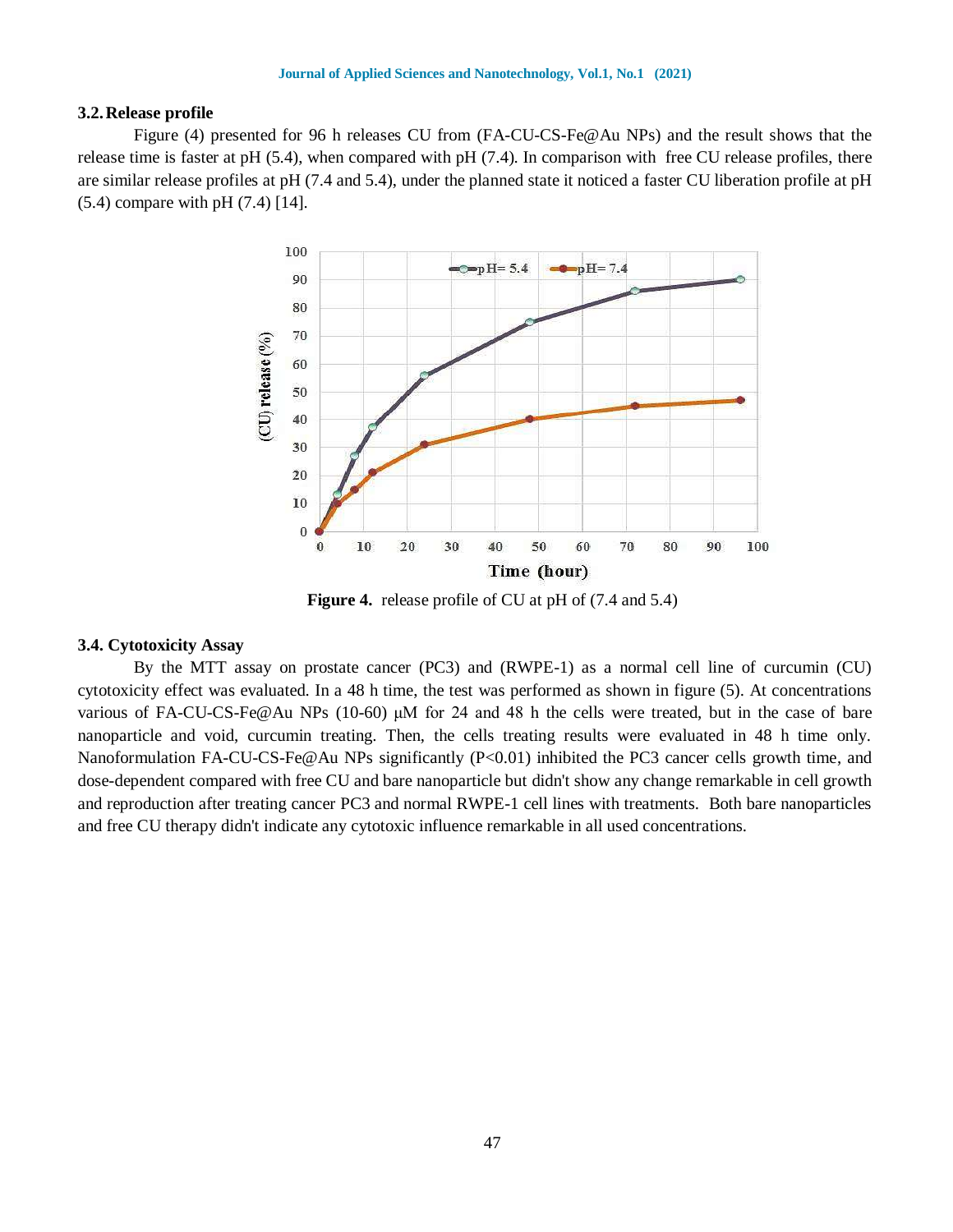#### **Journal of Applied Sciences and Nanotechnology, Vol.1, No.1 (2021)**



**Figure 5.** Cytotoxic effect of (10-60 μM) concentrations of FA-CU-CS-Fe@Au NPs after 24 h (A), 48 h (B), and void CU (C) & FA-CS-Fe@Au NPs (D) at 48 h on PC3 and RWPE-1 cell lines.

The FA-CU-CS-Fe@Au NPs IC50 value for PC3 cell lines was 54 μM within 24 h which was reduced relative to 28 μM in 48 h. These data conformed with the similar therapy effects study results of nanoformulation CU in chitosancoated SPION [15, 29].

| Table 1. Process of synthesis Fe@Au NPs |  |  |  |
|-----------------------------------------|--|--|--|
|-----------------------------------------|--|--|--|

| <b>Sample</b> | wavelength nm | particles sized (nm) |
|---------------|---------------|----------------------|
|               | 530           | 67.65                |
|               | 1064          | 77.88                |

#### **Conclusion**

 This study confirmed that the grouping of MNPs with CU as a system to cancer chemopreventive treatment to increase anticancer effects and cytotoxic of CU on the PC3 cell line. In this research, Fe@Au NPs were synthesis by the PLAL method with different laser wavelengths (532, 1064) nm. Creating FA-CU-CS-Fe@Au NPs nanoparticles by encapsulated CU into Fe@Au after changing with CS and FA. Statistical analysis, for the results, represents important increases in quantities of necrosis, apoptosis, and cell death in FA-CU-CS-Fe@Au NPs compared with void CU or bare FA-CS-Fe@Au NPs on PC3 cells. The FA-CU-CS-Fe@Au NPs nano-carriers prepared showed a sustained-releasing behavior, good stability, and small size.

#### **Acknowledgments**

The authors acknowledge gratefully the technical support provided by the Genetic Engineering Department, Al-Qasim Green University (Babylon/Iraq), and the Laser Branch, Applied Science Department, University of Technology (Baghdad/Iraq).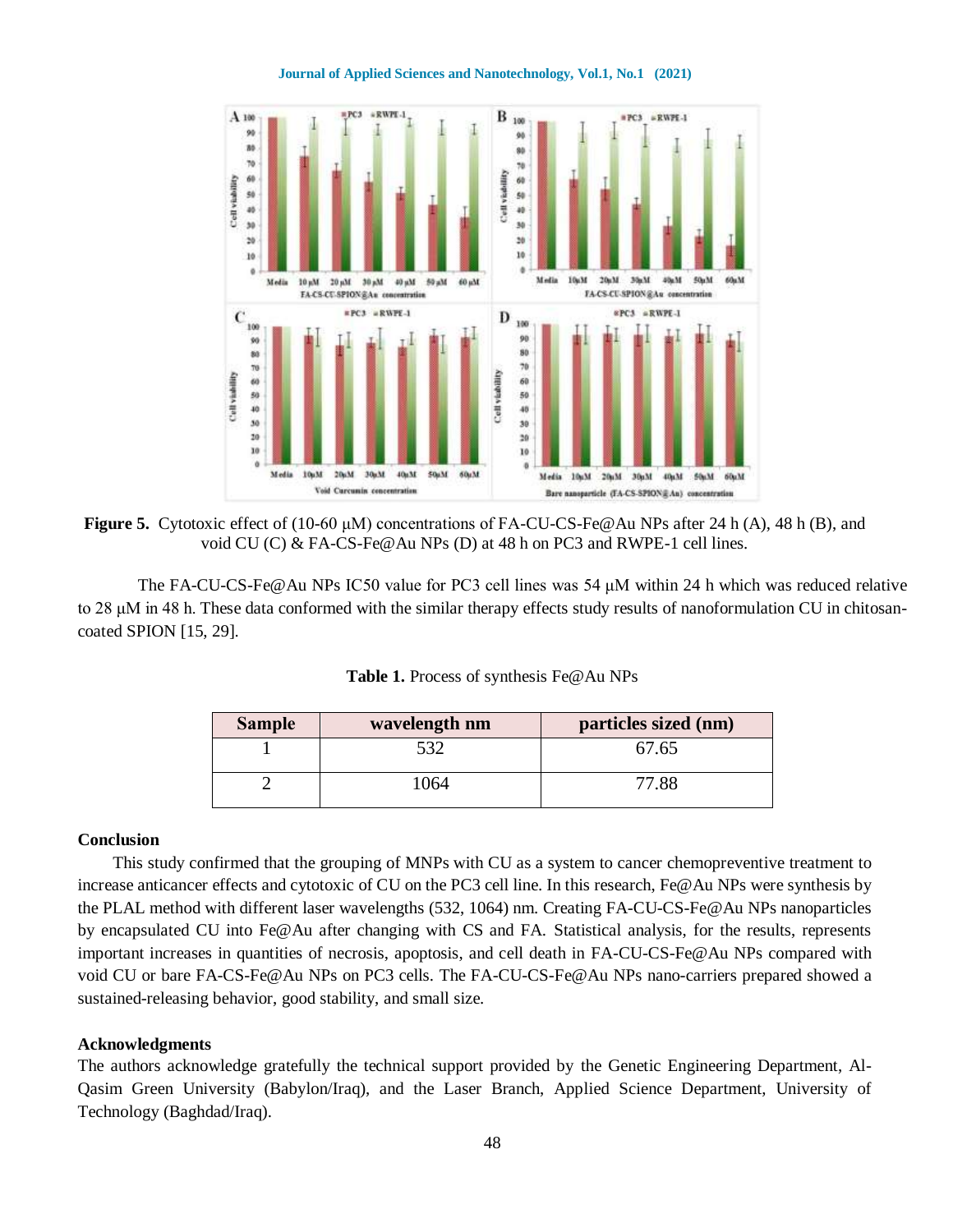#### **References**

- [1] Al-Musawi S, Kadhim MJ, Hindi NKK. "Folated-nanocarrier for paclitaxel drug delivery in leukemia cancer therapy". J Pharm Sci & Res. 10(4): 749-754, 2018.
- [2] A.Urruticoechea, et al., "Recent advances in cancer therapy: an overview" Current Pharmaceutical Design Journal, vol.16 (1) p.p.3-10, 2010.
- [3] M. Chen, S. Yamamuro, D. Farrell, S. Majetich, "Gold-coated iron nanoparticles for biomedical applications" Applied Physics Journal, vol.93 p.p.7551-7553, 2003.
- [4] Ma'mani L, Nikzad S, Kheiri-Manjili H, Al-Musawi S, Saeedi M, Askarlou S, Foroumadi A, Shafiee A. "Curcumin-loaded guanidine functionalized PEGylated I3ad mesoporous silica nanoparticles KIT-6: Practical strategy for the breast cancer therapy"Eur J Med Chem. 18;83:646-54, 2014. doi: 10.1016/j.ejmech.2014.06.069.
- [5] Y. Zheng, D. Hunting, P. Ayotte, L. Sanche, "Radiosensitization of DNA by gold nanoparticles irradiated with high-energy electrons" Radiation Research Journal, vol.169 p.p.19-27, 2008.
- [6] W. Chen, J. Zhang, "Using nanoparticles to enable simultaneous radiation and photodynamic therapies for cancer treatment" Nanoscience and Nanotechnology - American Journal, vol.6 p.p.1159-1166, 2006.
- [7] D. Herold, I. Das, C. Stobbe, R. Iyer, J. Chapman, "Gold microspheres: A selective technique for producing biologically effective dose enhancement" International Journal of Radiation Biology, vol.76 p.p. 1357-1364, 2000.
- [8] M. Ravichandran, S. Velumani, T. Jose, A. Vera, & L. Leija," Biofunctionalized MnFe2O4@Au core–shell nanoparticles for pH-responsive drug delivery and hyperthermal agent for cancer therapy" Artificial Cells, Nanomedicine, and BiotechnologyAn International Journal, p.p.2169-1401, 2018.
- [9] I. Y. Goon, L. M. H. Lai, M. Lim, P. Munroe, J. J. Gooding, & R. Amal, "Fabrication and dispersion of goldshell-protected magnetite nanoparticles: systematic control using polyethyleneimine" Chemistry of Materials Journal, vol. 21(4) p.p.673–681, 2009.
- [10] W. Wang, J. Luo, Q. Fan, M. Suzuki, I. S. Suzuki, M. H. Engelhard, Y. Lin, N. Kim, J. Q. Wang, and C. Zhong "Monodispersed core-shell Fe3O4@Au nanoparticles" Physical Chemistry B Journal, vol.109 p.p. 21593– 21601, 2005.
- [11] A. Alivisatos, "Semiconductor Clusters, Nanocrystals, and Quantum Dots" Science Journal, vol. 271(5251) p.p.933–937, 1996.
- [12] R. Averitt, D. Sarkar, & N. Halas, "Plasmon Resonance Shifts of Au CoatedAu2SNanoshells: Insight into Multicomponent Nanoparticle Growth" Physical Review Letters Journal, vol.78(22) p.p.4217–4220, 1997.
- [13] R. Baer, D. Neuhauser, & S. Weiss, "Enhanced Absorption Induced by a Metallic Nanoshell" Nano Letters Journal, vol.4(1) p.p. 85–88, 2004.
- [14] Al-Kinani, M.A., Haider, A.J. & Al-Musawi, S. "High Uniformity Distribution of Fe@Au Preparation by a Micro-Emulsion Method" IOP Conf. Ser.: Mater. Sci. Eng. 987 012013, 2020. doi:10.1088/1757- 899X/987/1/012013.
- [15] Al-Kinani, M.A., Haider, A.J. & Al-Musawi, S. "Design and Synthesis of Nanoencapsulation with a New Formulation of Fe@Au-CS-CU-FA NPs by Pulsed Laser Ablation in Liquid (PLAL) Method in Breast Cancer Therapy: In Vitro and In Vivo". Plasmonics. 2021.; doi: 10.1007/s11468-021-01371-3.
- [16] Al-Kinani, M.A., Haider, A.J. & Al-Musawi, S. "Design, Construction and Characterization of Intelligence Polymer Coated Core-Shell Nanocarrier for Curcumin Drug Encapsulation and Delivery in Lung Cancer Therapy Purposes". J Inorg Organomet Polym 31, 70–79, 2021. doi: 10.1007/s10904-020-01672-w.
- [17] Al-Awady MJ, Balakit AA, Al-Musawi S, Alsultani MJ, Ahmed Kamil, Alabbasi M. "Investigation of Anti-MRSA and Anticancer Activity of Eco-Friendly Synthesized Silver Nanoparticles from Palm Dates Extract" Nano Biomed. Eng. , 11(2):157-169, 2019. doi: 10.5101/nbe.v11i2.p157-169.